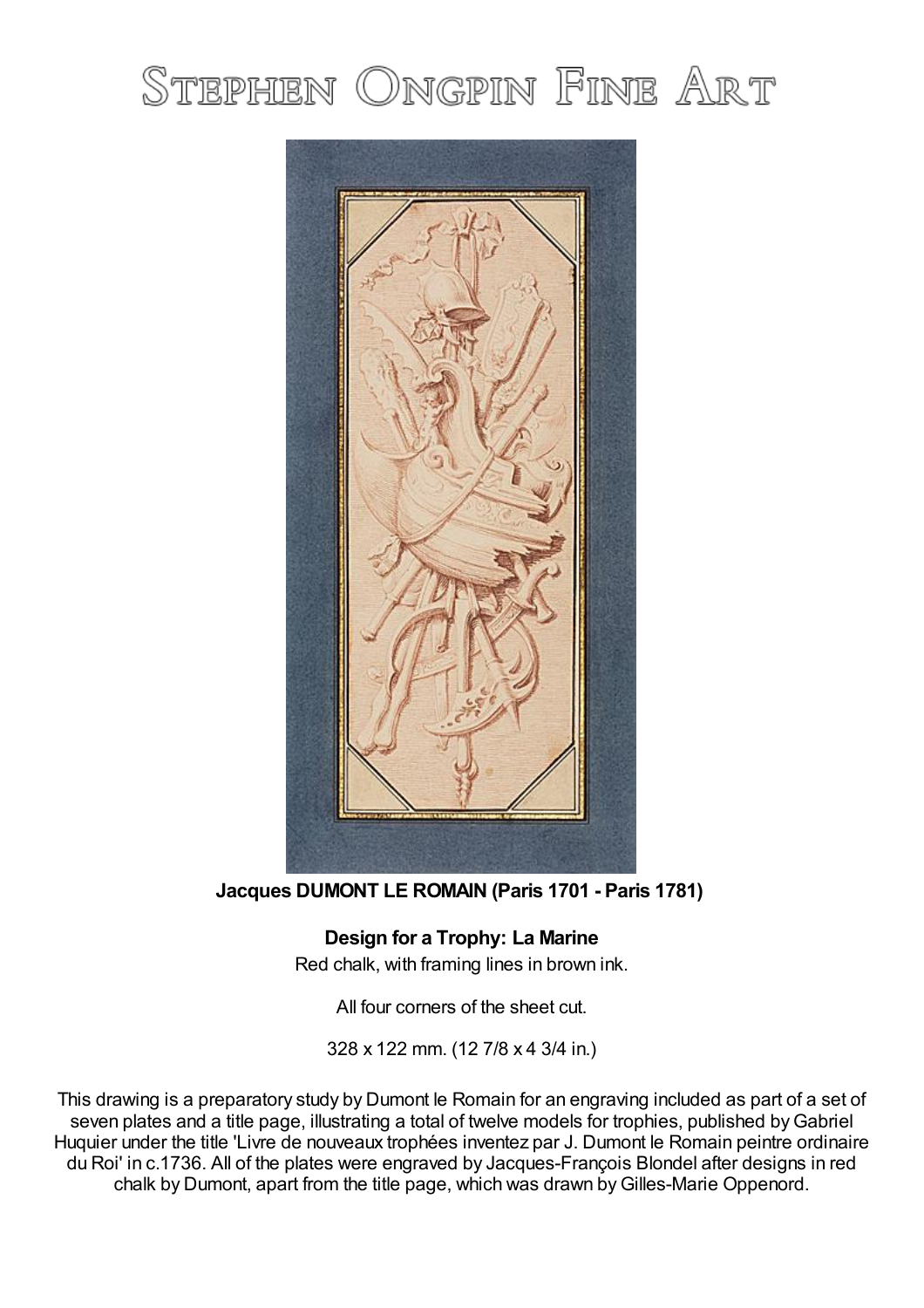As Peter Fuhring has noted of these designs for trophies, 'Dumont le Romain adopted the thematic choices of Renaissance engravers such as Enea Vico, who were influenced by the rediscovery of the trophies of Antiquity. He successively represented motifs taken from the fine arts, music, the religious domain, Roman antiquity, navigation, Ottoman art, arms and armour – thus proposing a great variety of models which became very fashionable at that time.'

Four other preparatory drawings by Dumont le Romain for this set of engravings are known, all in red chalk and closely comparable to this pair of drawings. A red chalk design for a trophy of musical instruments, signed and dated 1736, is in the Ecole des Beaux-Arts in Paris, while another similar drawing of a trophy with attributes of the arts, also signed and dated 1736, is in the Kunstbibliothek in Berlin. Two further drawings of trophies by Dumont for the Livre de nouveaux trophées, formerly in the Beurdeley collection, are today in the Hermitage in Saint Petersburg.

This drawing is very likely to have originally been signed and dated by the artist in red chalk at the lower left and right corners, as is found in the related drawings in Paris and Berlin, but these would have been lost when the corners of the sheets were cut.

This drawing by Dumont le Romain may once have been part of the extensive collection of the designer Edward C. Moore (1827-1891), who worked as the head silversmith at Tiffany and Company during the latter half of the 19th century. Moore assembled a large study collection of several thousand objects, predominantly of Islamic art, and some five hundred books. Much of the collection was left to the Metropolitan Museum of Art in New York after Moore's death in 1891.

## **Artist description:**

The son of a sculptor and the brother of an architect, Jacques (or Jean) Dumont first studied with the landscape painter Antoine Lebel. He seems to have received his nickname of 'Dumont le Romain' from the fact that, as a young art student, he is said to have walked from Paris to Rome, where he completed his studies over the next few years. During his five years in Rome he made drawings after the Antique as well as copies of paintings by such Italian artists as Benedetto Luti. Three years after his return to France in 1725, Dumont was received into the Académie Royale, having submitted as his reception piece a painting of Hercules and Omphale that is today in the Musée des Beaux-Arts in Tours. He exhibited at the Salons between 1737 and 1761, and taught at the Académie for many years, serving as professor and rector before eventually being named honorary director of the institution in 1768. Apparently a man of somewhat difficult temperament, Dumont was also briefly the first governor of the Ecole des Elèves Protégés in 1748, before being replaced, after a few months, by Carle Vanloo.

Dumont worked as a history painter of Biblical subjects and mythological scenes, and also painted genre subjects and portraits. Among his significant public commissions were a painting of The Meeting of Saint Francis de Paul and Louis IX at the Château of Plessis-les-Tours for the church of the Pères Minimes in Paris in 1730, and a large allegorical canvas of The Signing of the Peace Treaty of Aix-la-Chapelle in 1748, painted in 1761 for the Hôtel de Ville in Paris and today in the Musée Carnavalet. In 1748 Dumont painted a series of overdoors of allegorical subjects for the Château de la Muette, today in the Louvre, and in 1752 he designed a set of tapestries on the theme of Samson for the Gobelins manufactory; a project that was eventually abandoned, although at least two preparatory drawings survive.

Dumont rarely exhibited his work, although paintings by him were shown at the Salons between 1737 and 1761. Several years after Dumont's death, the engraver, collector and biographer Jean-Baptiste-Denis Lempereur wrote somewhat disparagingly of him that 'This artist was lacking in imagination; he